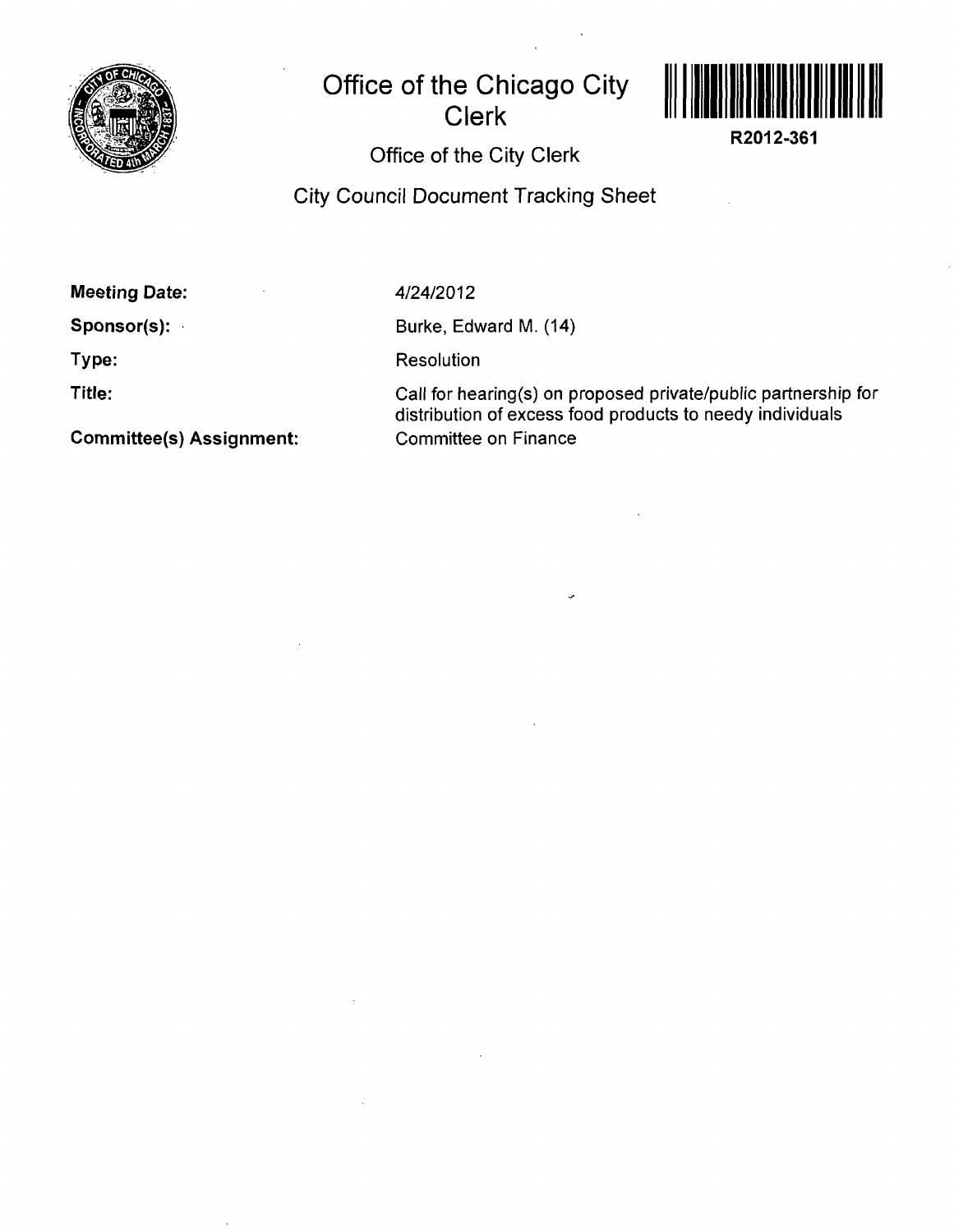## **RESOLUTION**

WHEREAS, the corporate authorities of the City of Chicago are committed to ending hunger; and

WHEREAS, no resident of the City of Chicago should have to wonder where the next meal will come from or question the quality of that meal; and

WHEREAS, the City of Chicago's Healthy Chicago: A Public Health Agenda for a Healthy City, Healthy Neighborhoods, Healthy People and Healthy Homes addresses the need for residents to have access to healthy, affordable food to improve public health; and

WHEREAS, funding for food and nutrition programs has failed to keep up with the growing need for food among those in need; and

WHEREAS, private donations of food to the Greater Chicago Food Depository and food pantries throughout Chicago have failed to met the growing demand; and

WHEREAS, America's convenience stores, restaurants and supermarkets throw out approximately 27 million tons of food every year; and

WHEREAS, while there are many business partnerships, it is important to achieve the maximum amount of donations; and

WHEREAS, nearly 40% of food (prepared or harvested) goes uneaten and, accordingly, becomes waste; and

WHEREAS, some food products are wasted for cosmetic reasons while others are discarded due to turnover; and

WHEREAS, food distributors for restaurants and caterers often discard items intended for one client that are no longer needed; and

WHEREAS, many businesses are hesitant to donate perfectly suitable food (prepared or otherwise) due to potential legal liability; and

WHEREAS, it is critical to strike a balance between ensuring the distribution of safe food and simply reclaiming waste; and

WHEREAS, the Emerson Good Samaritan Food Donation Act of 1996 encouraged the donation of food and grocery products to non-profit organizations for distribution to needy individuals; and

WHEREAS, the aforementioned Act makes it easier to donate by protecting donors from liability absent a showing of "gross negligence"; and